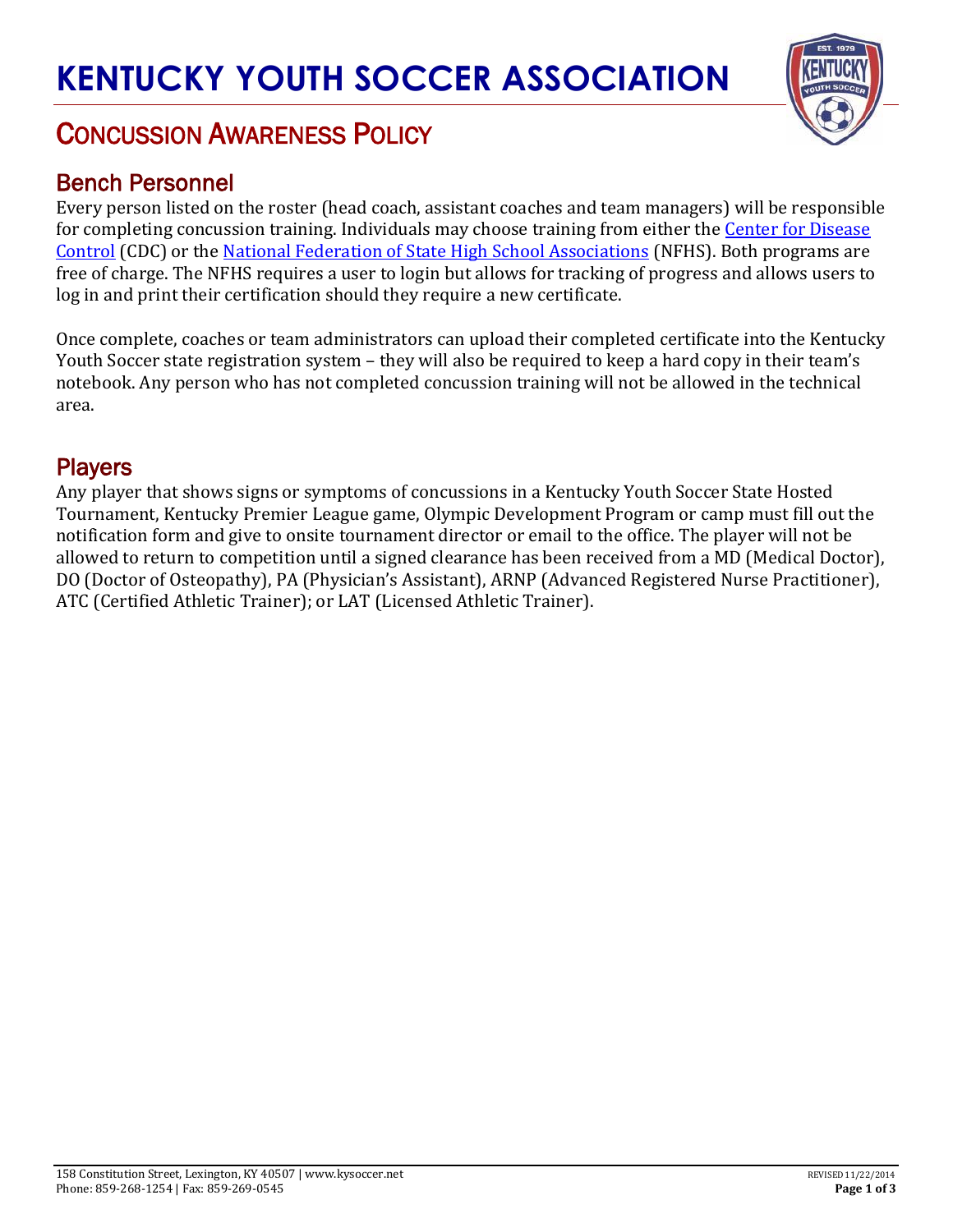# **KENTUCKY YOUTH SOCCER ASSOCIATION**

### CONCUSSION AWARENESS POLICY

#### Possible Concussion Notification for Kentucky Youth Soccer

| Today,                                                                                               |  | . at the |                                                   | <i>linsert</i> |  |
|------------------------------------------------------------------------------------------------------|--|----------|---------------------------------------------------|----------------|--|
| name of event],                                                                                      |  |          | <i>Sinsert player's namel received a possible</i> |                |  |
| concussion during competition. Kentucky Youth Soccer wants to make you aware of this possibility and |  |          |                                                   |                |  |
| signs and symptoms that may arise which may require further evaluation and/or treatment.             |  |          |                                                   |                |  |

It is common for a concussed child or young adult to have one or many concussion symptoms. There are four types of symptoms: physical, cognitive, emotional, and sleep.

If your daughter or son starts to show signs of these symptoms, or there any other symptoms you notice about the behavior or conduct of your son or daughter, you should consider seeking immediate medical attention:

- Memory difficulties
- Headaches that worsen
- Vomiting
- Focus issues
- Seizures
- Neck pain
- Odd behavior
- Fatigued
- Irregular sleep patterns
- Slurred speech
- Delicate to light or noise
- Repeats the same answer or question
- Slow reactions
- Irritability
- Less responsive than usual

• Weakness/numbness in arms/legs

Please take the necessary precautions and seek a professional medical opinion before allowing your daughter or son to participate further. Until a professional medical opinion is provided, please consider the following guidelines:

- refraining from participation in any activities the day of, and the day after, theoccurrence.
- refraining from taking any medicine unless (1) current medicine, prescribed or authorized, is permitted to be continued to be taken, and (2) any other medicine is prescribed by a licensed health care professional.
- refraining from cognitive activities requiring concentration cognitive activities such as TV, video games, computer work, and text messaging if they are causing symptoms.

If you are unclear and have questions about the above symptoms, please contact a MD (Medical Doctor), DO (Doctor of Osteopathy), PA (Physician's Assistant), ARNP (Advanced Registered Nurse Practitioner), ATC (Certified Athletic Trainer); or LAT (Licensed Athletic Trainer) who specializes in concussion treatment and management.

Please be advised that a player who suffers a concussion may not return to play until there is provided a signed clearance from a medical doctor.